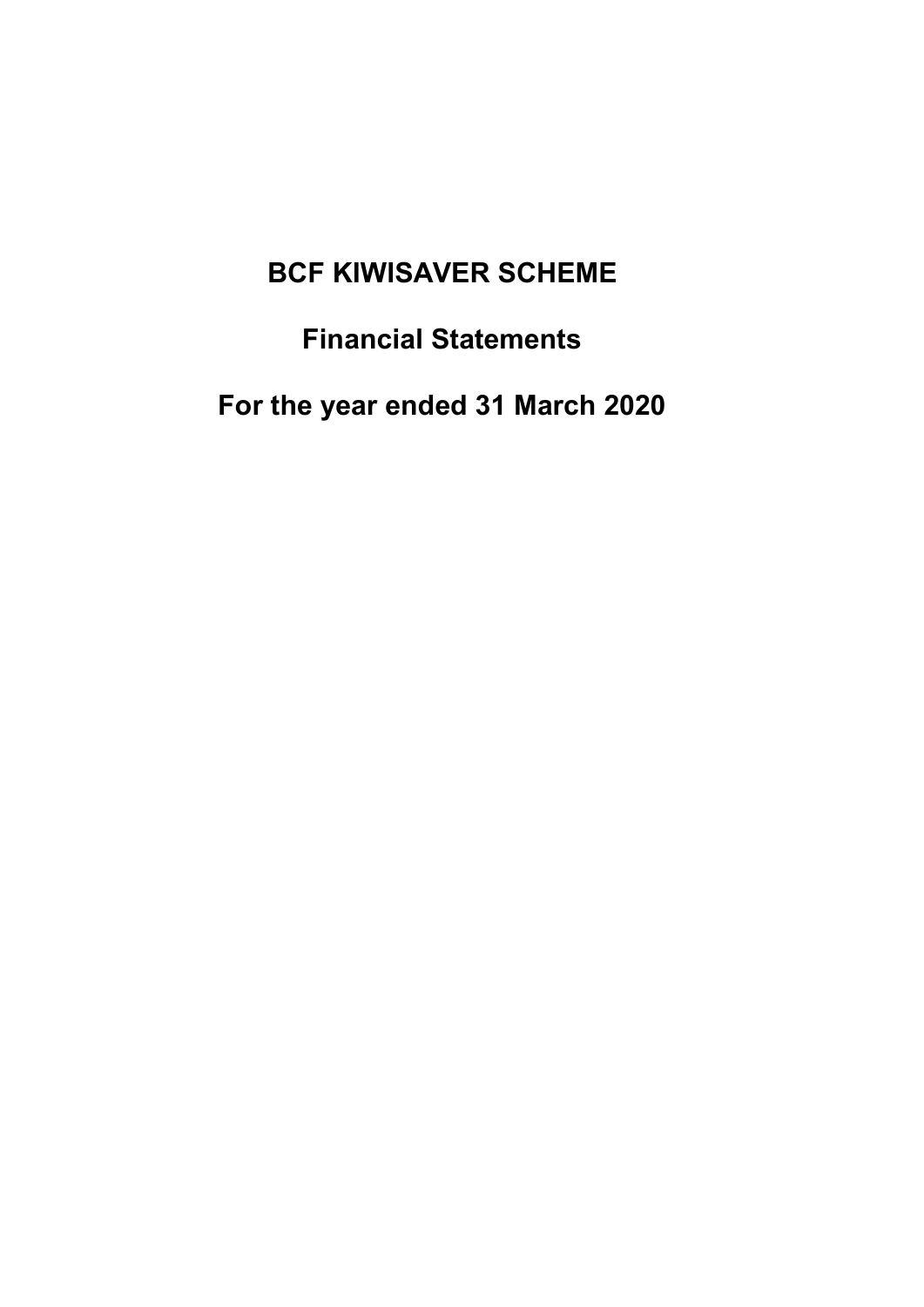# Financial Statements

# For the year ended 31 March 2020

INDEX

| Independent Auditor's Report       | Page 1        |
|------------------------------------|---------------|
| Statement of Net Assets            | Page 3        |
| Statement of Changes in Net Assets | Page 4        |
| <b>Statement of Cash Flows</b>     | Page 5        |
| Notes to the Financial Statements  | Pages 6 to 12 |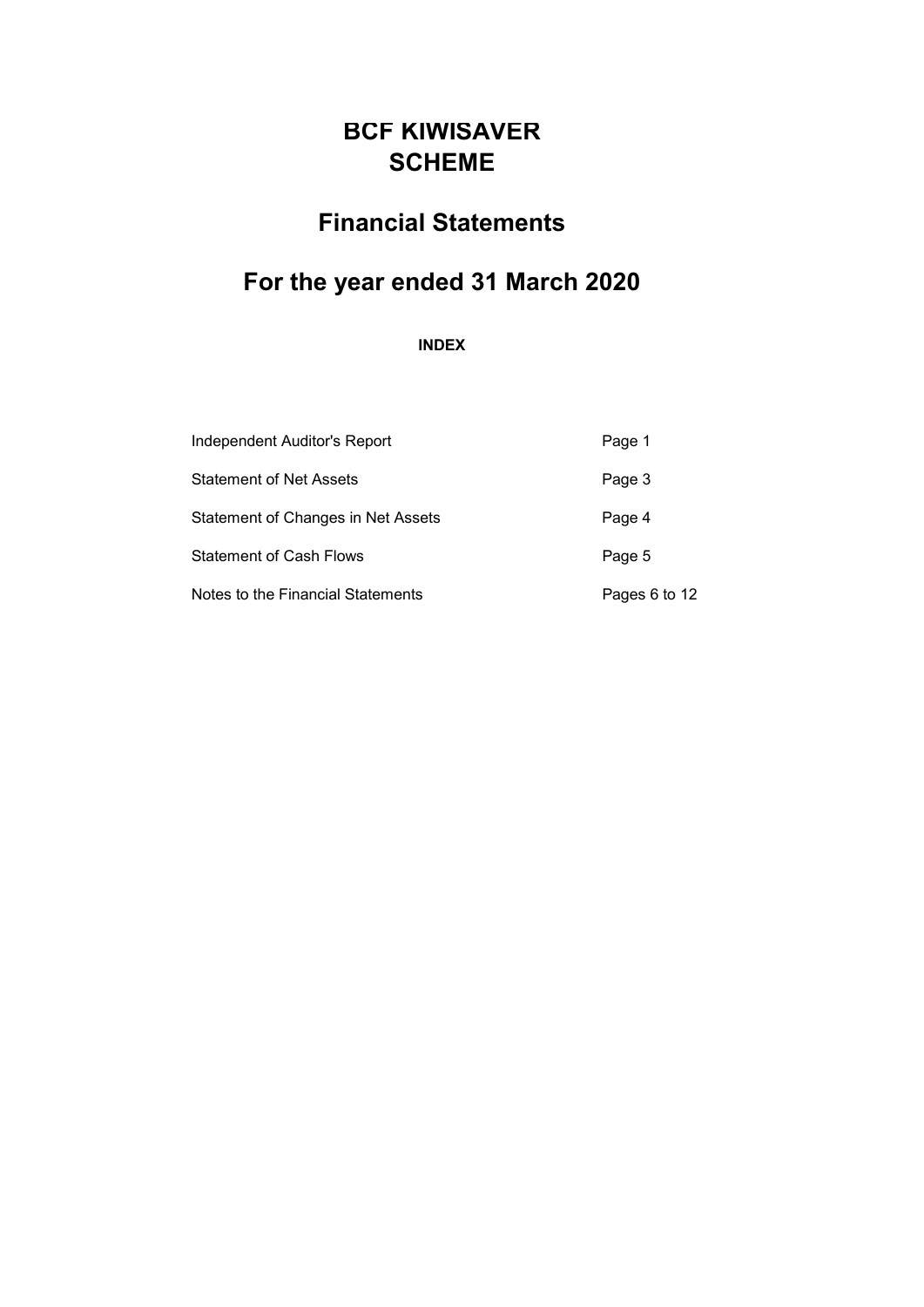

# Independent Auditor's Report

# To the Members of the BCF Kiwisaver Scheme

| Opinion                                                                        | We have audited the financial statements of BCF Kiwisaver Scheme (the 'Scheme'), which<br>comprise the statement of net assets as at 31 March 2020, and the statement of changes in<br>net assets, and statement of cash flows for the year then ended, and notes to the financial<br>statements, including a summary of significant accounting policies.                                                                            |
|--------------------------------------------------------------------------------|--------------------------------------------------------------------------------------------------------------------------------------------------------------------------------------------------------------------------------------------------------------------------------------------------------------------------------------------------------------------------------------------------------------------------------------|
|                                                                                | In our opinion, the accompanying financial statements, on pages 3 to 12, present fairly, in<br>all material respects, the financial position of the Scheme as at 31 March 2020, and its<br>financial performance and cash flows for the year then ended in accordance with New<br>Zealand Equivalents to International Financial Reporting Standards ('NZ IFRS') and<br>International Financial Reporting Standards ('IFRS').        |
| Basis for opinion                                                              | We conducted our audit in accordance with International Standards on Auditing ('ISAs') and<br>International Standards on Auditing (New Zealand) ('ISAs (NZ)'). Our responsibilities under<br>those standards are further described in the Auditor's Responsibilities for the Audit of the<br>Financial Statements section of our report.                                                                                             |
|                                                                                | We believe that the audit evidence we have obtained is sufficient and appropriate to<br>provide a basis for our opinion.                                                                                                                                                                                                                                                                                                             |
|                                                                                | We are independent of the Scheme in accordance with Professional and Ethical Standard 1<br>(Revised) Code of Ethics for Assurance Practitioners issued by the New Zealand Auditing and<br>Assurance Standards Board and the International Ethics Standards Board for Accountants'<br>Code of Ethics for Professional Accountants, and we have fulfilled our other ethical<br>responsibilities in accordance with these requirements. |
|                                                                                | Other than in our capacity as auditor we have no relationship with or interests in the<br>Scheme.                                                                                                                                                                                                                                                                                                                                    |
| Other information                                                              | The Trustee is responsible on behalf of the Scheme for the other information. The other<br>information comprises the information in the Annual Report that accompanies the financial<br>statements and the audit report.                                                                                                                                                                                                             |
|                                                                                | Our opinion on the financial statements does not cover the other information and we do<br>not express any form of assurance conclusion thereon.                                                                                                                                                                                                                                                                                      |
|                                                                                | Our responsibility is to read the other information and consider whether it is materially<br>inconsistent with the financial statements or our knowledge obtained in the audit or<br>otherwise appears to be materially misstated. If so, we are required to report that fact. We<br>have nothing to report in this regard.                                                                                                          |
| Key audit matters                                                              | Key audit matters are those matters that, in our professional judgement, were of most<br>significance in our audit of the financial statements of the current period. These matters<br>were addressed in the context of our audit of the financial statements as a whole, and in<br>forming our opinion thereon, and we do not provide a separate opinion on these matters.                                                          |
|                                                                                | We have determined that there are no key audit matters to communicate in our report                                                                                                                                                                                                                                                                                                                                                  |
| Directors of the Trustee's<br>responsibilities for the<br>financial statements | The Directors of the Trustee are responsible on behalf of the Scheme for the preparation<br>and fair presentation of the financial statements in accordance with NZ IFRS and IFRS, and<br>for such internal control as the the Directors of the Trustee determine is necessary to<br>enable the preparation of financial statements that are free from material misstatement,<br>whether due to fraud or error.                      |
|                                                                                | In preparing the financial statements, the Directors of the Trustee are responsible on behalf<br>of the Scheme for assessing the Scheme's ability to continue as a going concern, disclosing,                                                                                                                                                                                                                                        |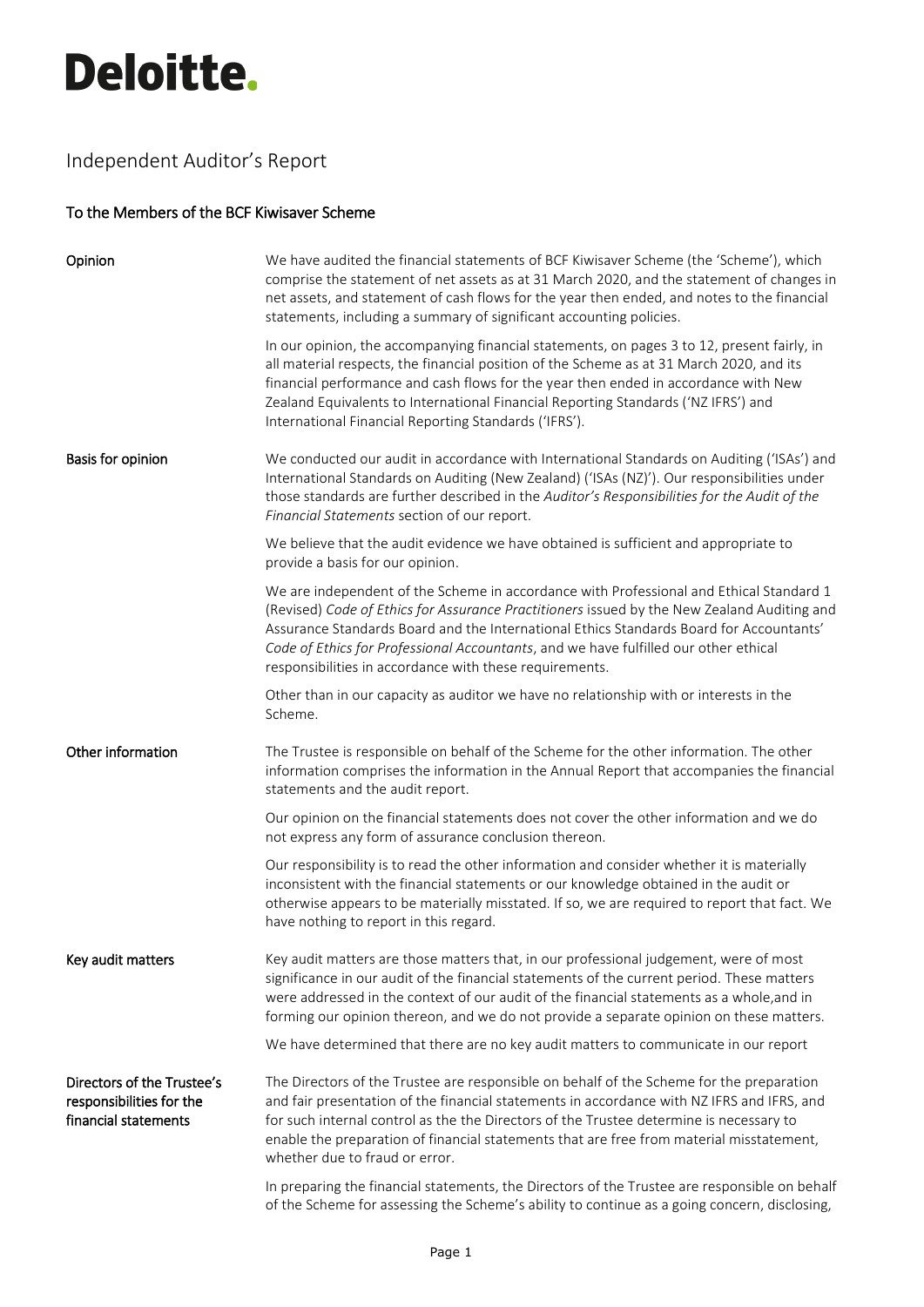as applicable, matters related to going concern and using the going concern basis of accounting unless the the Directors of the Trustee either intend to liquidate the Scheme or to cease operations, or have no realistic alternative but to do so.

## Auditor's responsibilities for the audit of the financial statements

Our objectives are to obtain reasonable assurance about whether the financial statements as a whole are free from material misstatement, whether due to fraud or error, and to issue an auditor's report that includes our opinion. Reasonable assurance is a high level of assurance, but is not a guarantee that an audit conducted in accordance with ISAs and ISAs (NZ) will always detect a material misstatement when it exists. Misstatements can arise from fraud or error and are considered material if, individually or in the aggregate, they could reasonably be expected to influence the economic decisions of users taken on the basis of these financial statements.

A further description of our responsibilities for the audit of the financial statements is located on the External Reporting Board's website at:

https://www.xrb.govt.nz/assurance-standards/auditors-responsibilities/audit-report-2

This description forms part of our auditor's report.

## Restriction on use

This report is made solely to the Scheme's members, as a body. Our audit has been undertaken so that we might state to the Scheme's members those matters we are required to state to them in an auditor's report and for no other purpose. To the fullest extent permitted by law, we do not accept or assume responsibility to anyone other than the Scheme's members as a body, for our audit work, for this report, or for the opinions we have formed.

Deloitte Limited

Silvio Bruinsma, Partner for Deloitte Limited Wellington, New Zealand 8 July 2020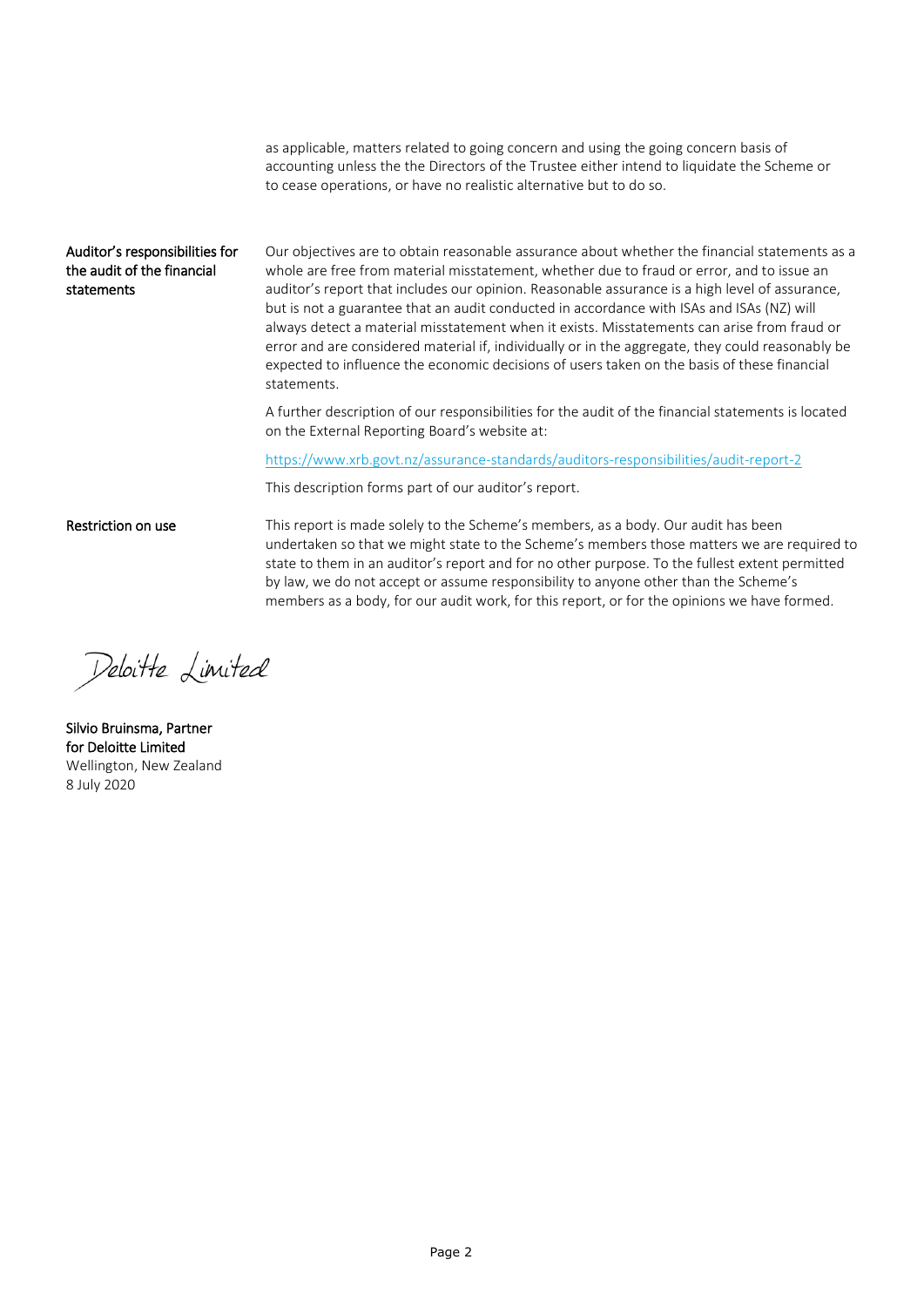# Statement of Net Assets As at 31 March 2020

|                                                           | 2020<br>\$ | 2019<br>\$ |
|-----------------------------------------------------------|------------|------------|
| <b>ASSETS</b>                                             |            |            |
| Cash And Cash Equivalents                                 | 106,619    | 8,233      |
| Investments                                               | 9,177,141  | 8,235,551  |
| <b>Canterbury Education Trust</b>                         | 500,000    | 500,000    |
| <b>Interest Receivables</b>                               | 8,909      | 2,897      |
| <b>Total Assets</b>                                       | 9,792,669  | 8,746,681  |
| <b>LIABILITIES</b>                                        |            |            |
| <b>Sundry Creditors</b>                                   | 16,420     | 19,803     |
| Income Tax Payable                                        | 30,521     | 53,631     |
| <b>Total Liabilities</b>                                  | 46,941     | 73,434     |
| <b>NET ASSETS AVAILABLE FOR BENEFITS</b>                  | 9,745,728  | 8,673,247  |
| <b>LIABILITY FOR PROMISED BENEFITS</b><br>Represented by: |            |            |
| <b>KiwiSaver Member Accounts</b>                          | 9,745,728  | 8,673,247  |
|                                                           | 9,745,728  | 8,673,247  |

For and on behalf of the Trustee, who has authorised the issue of these financial statements on:

|           | IM. |
|-----------|-----|
| Director: |     |
|           |     |

8 July 2020

Director: <del>200</del> Orcesen

8 July 2020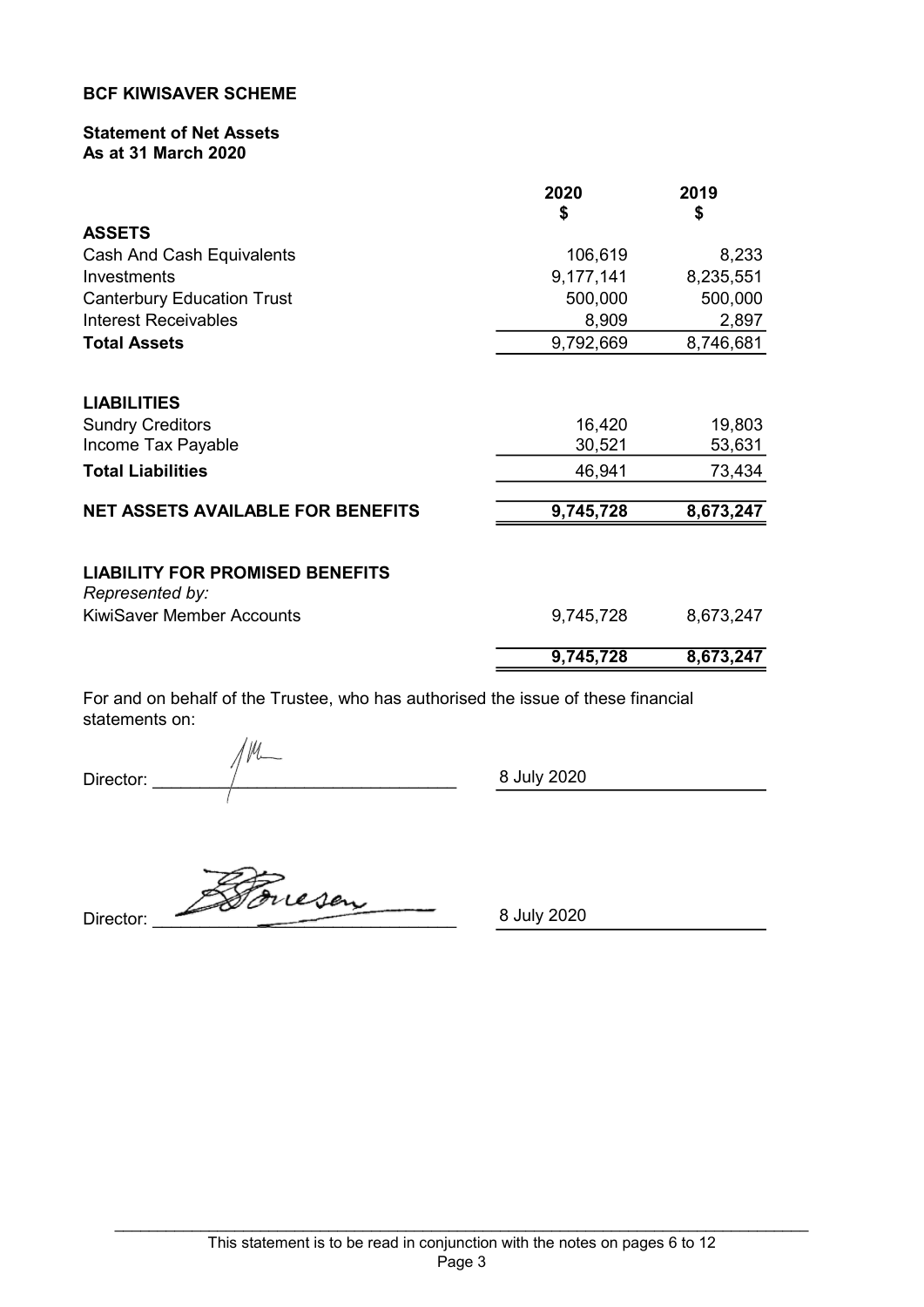## Statement of Changes in Net Assets For the Year Ended 31 March 2020

| <b>INVESTMENT ACTIVITIES</b>                                   | 2020<br>\$        | 2019<br>\$ |
|----------------------------------------------------------------|-------------------|------------|
| <b>Investment Revenue</b>                                      |                   |            |
| <b>Interest Received</b>                                       | 304,914           | 287,952    |
| <b>Other Expenses</b>                                          |                   |            |
| <b>Administration &amp; Actuarial Fees</b>                     | 32,120            | 30,000     |
| Auditor's Remuneration - Audit of Financial statements         | 19,377            | 16,100     |
| <b>Taxation Services</b>                                       | 3,680             | 3,450      |
| <b>Legal Fees</b>                                              | 30,291            | 2,073      |
| Use of Money Interest                                          | 958               |            |
| <b>Sundry Expenses</b>                                         | 41,442<br>127,868 | 41,200     |
| <b>Total Other Expenses</b>                                    |                   | 92,823     |
| <b>Surplus before Taxation and Membership Activities</b>       | 177,046           | 195,129    |
| <b>Tax Expense</b>                                             | 49,799            | 54,632     |
| <b>Surplus after Taxation and before Membership Activities</b> | 127,247           | 140,497    |
| <b>MEMBERSHIP ACTIVITIES</b>                                   |                   |            |
| <b>Contributions</b>                                           |                   |            |
| <b>Member Contributions</b>                                    | 930,967           | 869,850    |
| <b>Employer Contributions</b>                                  | 535,413           | 518,452    |
| <b>Crown Tax Credits</b>                                       | 188,297           | 182,724    |
| Transfers in                                                   | 47,331            | 123,563    |
| Kickstart                                                      |                   | 5,000      |
| <b>Total Contributions</b>                                     | 1,702,008         | 1,699,589  |
| Less:                                                          |                   |            |
| Death Payment                                                  |                   | 5,751      |
| <b>First Home Withdrawal</b>                                   | 505,438           | 149,484    |
| Retirement                                                     | 134,979           | 235,807    |
| <b>Partial Withdrawal</b>                                      | 77,000            | 138,000    |
| <b>Permanent Emigration</b>                                    | 9,549             |            |
| <b>Transfer Out</b>                                            | 29,808            | 19,059     |
| <b>Net Membership Activities</b>                               | 945,235           | 1,151,488  |
| Net Increase in Net Assets for the Year Ended March 2020       | 1,072,481         | 1,291,985  |
| KiwiSaver Member Accounts at the start of the year             | 8,673,247         | 7,381,262  |
| KiwiSaver Member Accounts at the Year Ended March 2020         | 9,745,728         | 8,673,247  |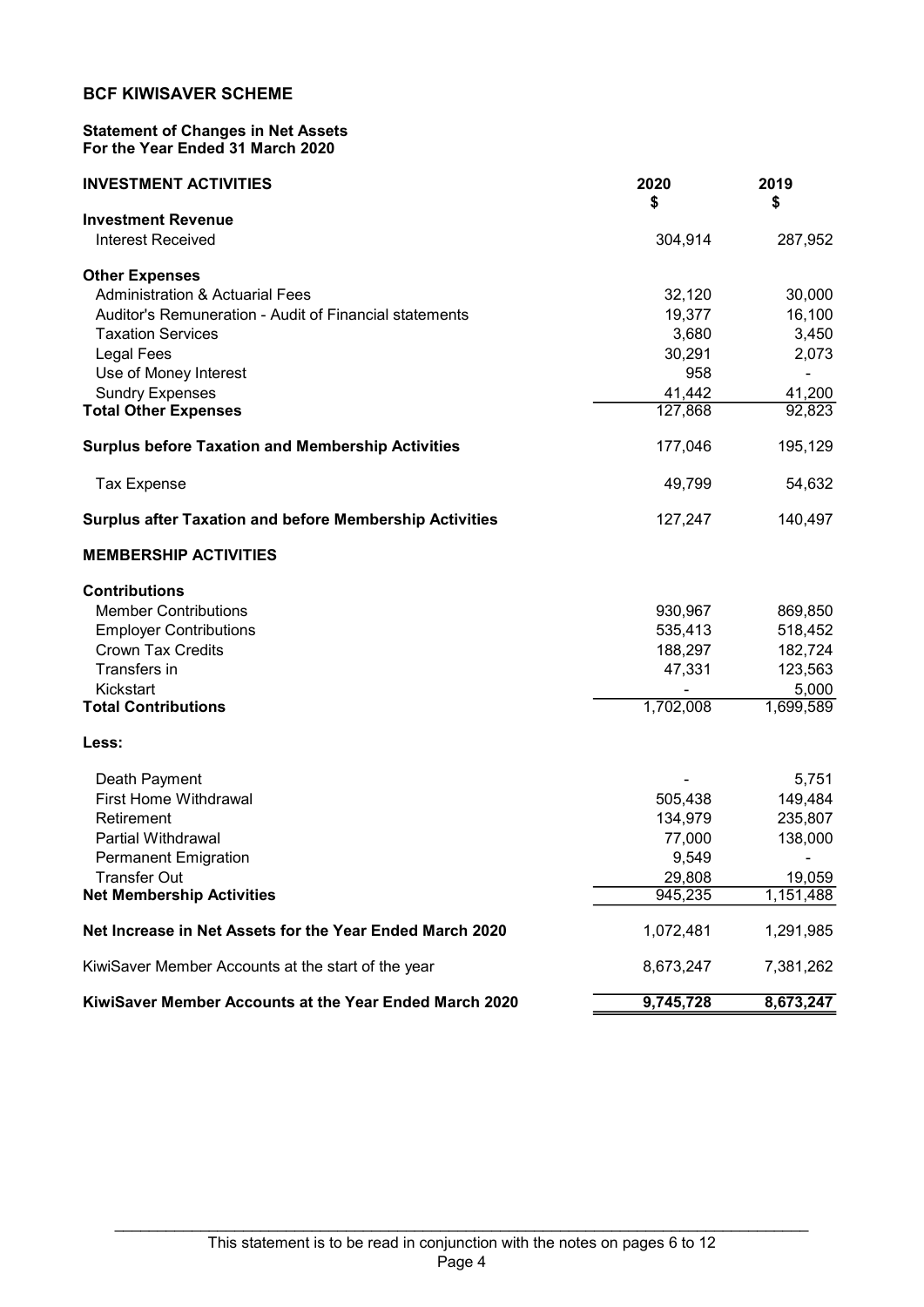# Statement of Cash Flows

# For the Year Ended 31 March 2020

|                                                             | <b>Note</b> | 2020<br>\$ | 2019<br>\$  |
|-------------------------------------------------------------|-------------|------------|-------------|
| <b>CASH FLOWS FROM OPERATING ACTIVITIES</b>                 |             |            |             |
| Cash provided from                                          |             |            |             |
| <b>Member Contributions</b>                                 |             | 930,967    | 869,850     |
| <b>Employer Contributions</b>                               |             | 535,413    | 518,452     |
| <b>Crown Tax Credits</b>                                    |             | 188,297    | 182,724     |
| Transfers In                                                |             | 47,331     | 128,563     |
| <b>Tax Refund Received</b>                                  |             |            | 18,653      |
|                                                             |             | 1,702,008  | 1,718,242   |
| Cash applied to                                             |             |            |             |
| Withdrawals                                                 |             | (726, 966) | (549, 452)  |
| <b>Administration Fees</b>                                  |             | (31, 835)  | (30,000)    |
| <b>Transfer Out</b>                                         |             | (29, 808)  | (19,059)    |
| <b>Tax Paid</b>                                             |             | (73, 867)  | (32, 897)   |
| <b>Audit Fee</b>                                            |             | (20, 036)  | (36, 577)   |
| <b>Tax Advice</b>                                           |             | (6, 555)   | (3,450)     |
| <b>Legal Fees</b>                                           |             | (30, 291)  | (2,073)     |
| <b>General Expenses</b>                                     |             | (41, 577)  | (42, 558)   |
|                                                             |             | (960, 935) | (716,066)   |
| <b>Net Cash Flows from Operating Activities</b>             | 8           | 741,073    | 1,002,176   |
| <b>CASH FLOWS FROM INVESTING ACTIVITIES</b>                 |             |            |             |
| Cash applied to                                             |             |            |             |
| Purchase of investments                                     |             |            |             |
| <b>Term Deposit</b>                                         |             | (642, 687) | (547, 056)  |
| <b>Canterbury Education Trust</b>                           |             |            | (500,000)   |
| <b>Net Cash Flows from Investing Activities</b>             |             | (642, 687) | (1,047,056) |
| Net Increase / (Decrease) in Cash And Cash Equivalents held |             | 98,386     | (44, 880)   |
| Cash And Cash Equivalents at Beginning of Year              |             | 8,233      | 53,113      |
| Cash And Cash Equivalents at End of Year                    |             | 106,619    | 8,233       |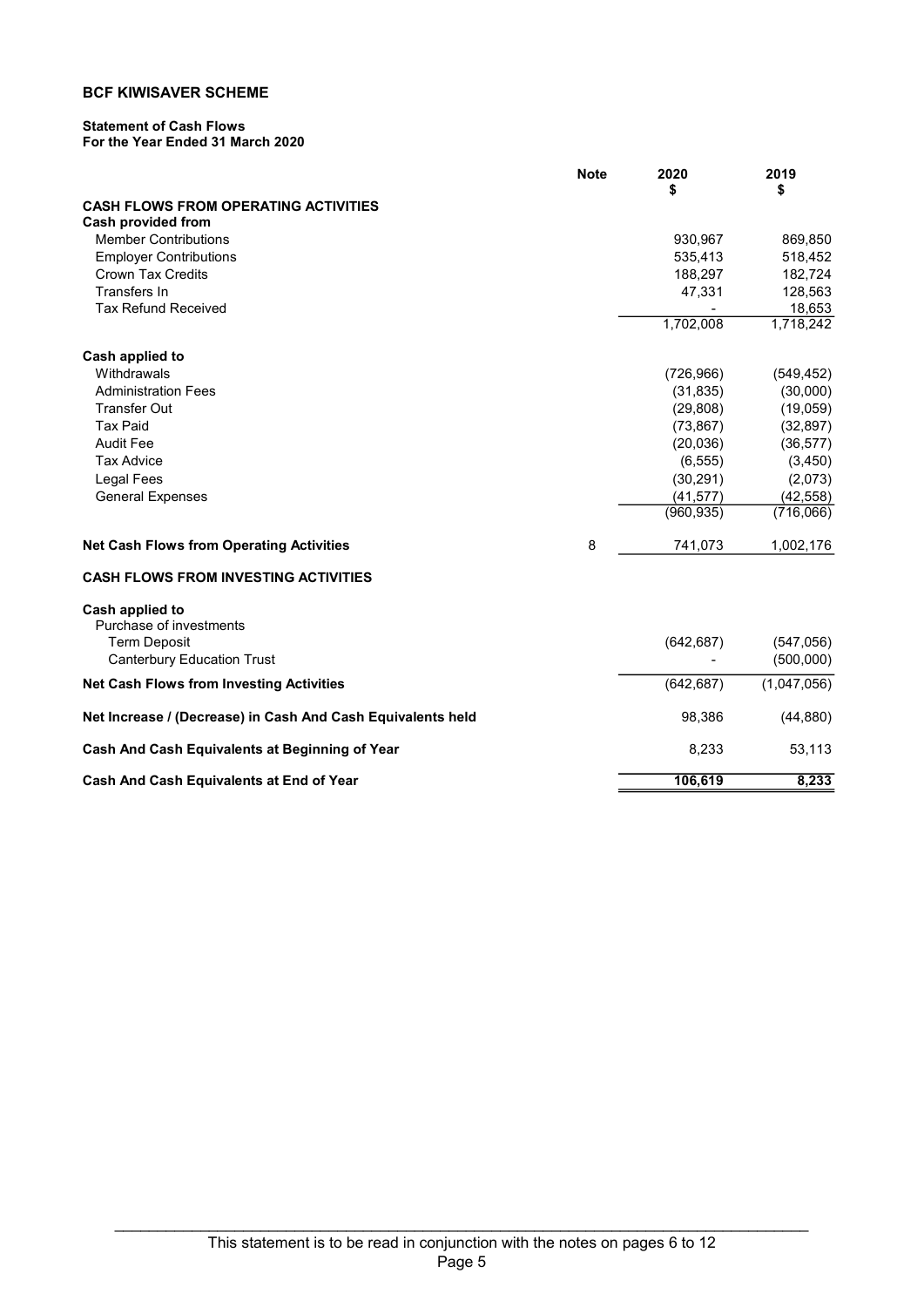#### Notes to the Financial Statements For the year ended 31 March 2020

#### 1. Scheme Description

Details of membership as at 31 March 2020 were: The BCF KiwiSaver Scheme ("The Scheme") is a defined contribution scheme for members of the Brethren Christian Fellowship. It was registered under the KiwiSaver Act 2006 on the 2nd of September 2010. The Scheme started accepting members' contribution on 20th May 2011. There were 643 members in total as at 31 March 2020 (2019: 610).

**Defined** Contribution 1 April 2019 610 New Members 1 43 Emigration (1) Opt out (1) Retirements (6) Transfers Out (2) 31 March 2020 643

The Scheme is domiciled in New Zealand and the address of their registered office is 5 Noel Rogers Place, Palmerston North, 4441. Arotahi Trust Limited, is the Trustee of the Scheme and the address of their registered office is 5 Noel Rogers Place, Palmerston North, 4441.

As at 31 March 2020, the Directors of the Trustee are:

| • Maurice Hall | Jeffery Paul Prestige |
|----------------|-----------------------|
|                |                       |

• John Mason

• Kevin Sorensen

#### Funding Arrangements

Members can choose to contribute either 3%, 4%, 6%, 8% or 10% of gross salary or wages. Members may from time to time make additional voluntary contributions to the Scheme. In certain circumstances, employers are required to contribute to KiwiSaver schemes in respect of their employees who are members at a rate of 3%. Employer contributions are subject to Employer Superannuation Contribution Tax. The Government pays 50 cents for every dollar of Member contribution annually up to a maximum of \$521.43.

#### Retirement Benefits

Member benefits will be locked in to the Scheme until the later of the date for reaching the qualifying age for New Zealand Superannuation or the date on which the Member has been a member of any KiwiSaver Scheme or a member of a Complying Superannuation Scheme for a period of five years. Retirement benefits are determined by contributions to the Scheme together with investment earnings on these contributions over the period of membership.

#### Termination Terms

The Trust Deed sets out the basis on which the Scheme can be terminated.

## Changes in the Scheme

The Trust Deed was established on 31 August 2010. The trust Deed was amended on 5th September 2016. There have been no changes to the Trust Deed in the current year.

The Statement of Investment Objective and Policy "SIPO" was amended on 26 July 2019 to reflect changes in Trustee's investment Strategy. Key changes were as below:

- Scheme can invest in loan made on arm's length terms to organisation within the Brethren Christian Fellowship.
- Add investment in commercially tenanted real property as permitted investment
- Amended benchmark asset allocation.
- Amended rebalancing policy in line with FMCA regulations.

#### Investment Pools

As per the Trust Deed there are potentially two separate distinct investment pools within the Scheme, as follows:

1. the "Main Pool", which is intended solely for Brethren members; and

2. the "Segregated Pool", which is intended primarily for any members who cease to break bread with the Brethren Christian Fellowship, as determined by the Trustee.

Any balance in Segregated pool shall be invested in bank deposits only. Currently, there is no balance in Segregated Pool therefore no separate accounts are prepared for the year. If assets are attributed to the Segregated Pool, then both it and the Main Pool will contain their own separately identifiable assets.

#### 2. Statement of compliance

The financial statements comply with New Zealand Equivalents to International Financial Reporting Standards (NZ IFRS) and other applicable Financial Reporting Standards, as appropriate for profit-oriented entities. The financial statements also comply with International Financial Reporting Standards (IFRS) and the requirements of the Financial Reporting Act 2013 and the Financial Markets Conduct Act 2013 ("FMCA").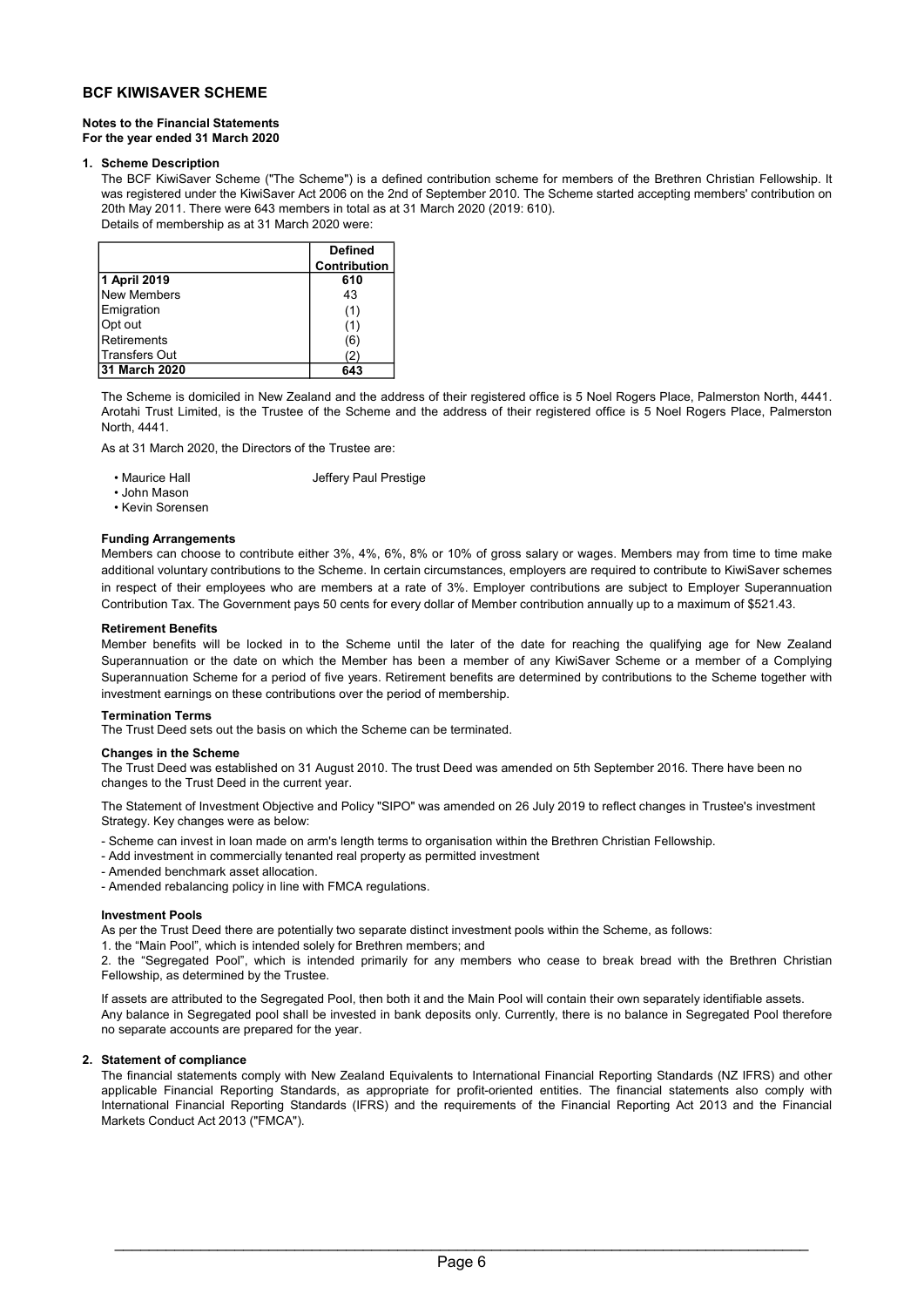#### Notes to the Financial Statements (cont'd) For the year ended 31 March 2020

### 3 Summary of Significant Accounting Policies

### Basis of Preparation

The Scheme is registered under the Financial Markets Conduct Act 2013 (FMCA 2013). The financial statements have been prepared in accordance with the requirements of the FMCA 2013.

#### Measurement base

The measurement base adopted is that of historical cost modified by the revaluation of investments which are measured at fair value at balance date.

#### Functional and Presentational currency

These financial statements are presented in New Zealand dollars because that is the currency of the primary economic environment in which the Scheme operates.

#### Classification of assets and liabilities

The BCF KiwiSaver Scheme operates as a superannuation scheme. As such, the assets and liabilities are disclosed in the Statement of Net Assets in an order that reflects their relative liquidity.

## Standards and Interpretations and other new amendments in issue adopted during the year

During the year no new standard and interpretations or amendment in issue adopted by the scheme.

#### Interest Income

Interest income is recognised in the Statement of Changes in Net Assets using the effective interest method.

### Income and Expenses

All income and expenses are accounted for on an accrual basis.

#### Taxation

Under the PIE regime, the Scheme attributes the taxable income of the Scheme to members in accordance with the proportion of their overall interest in the Scheme. The income attributed to each member is taxed at the member's "prescribed investor rate" which is capped at 28%. Under the PIE regime, income is effectively taxed in the hands of the members and is therefore shown as part of Net Membership Activities in the Statement of Changes in Net Assets.

#### Financial Instruments

Financial assets and financial liabilities are recognised on the Scheme's Statement of Net Assets when the Scheme becomes a party to the contractual provisions of the instrument. The Scheme shall offset financial assets and financial liabilities if the Scheme has a legally enforceable right to set off the recognised amounts and interests and intends to settle on a net basis.

Investments are recognised and derecognised on the trade date where a purchase or sale is under a contract whose terms require delivery within the timeframe established by the market concerned, and are initially measured at fair value plus transaction costs, except for those financial assets classified as at fair value through profit or loss which are initially measured at fair value.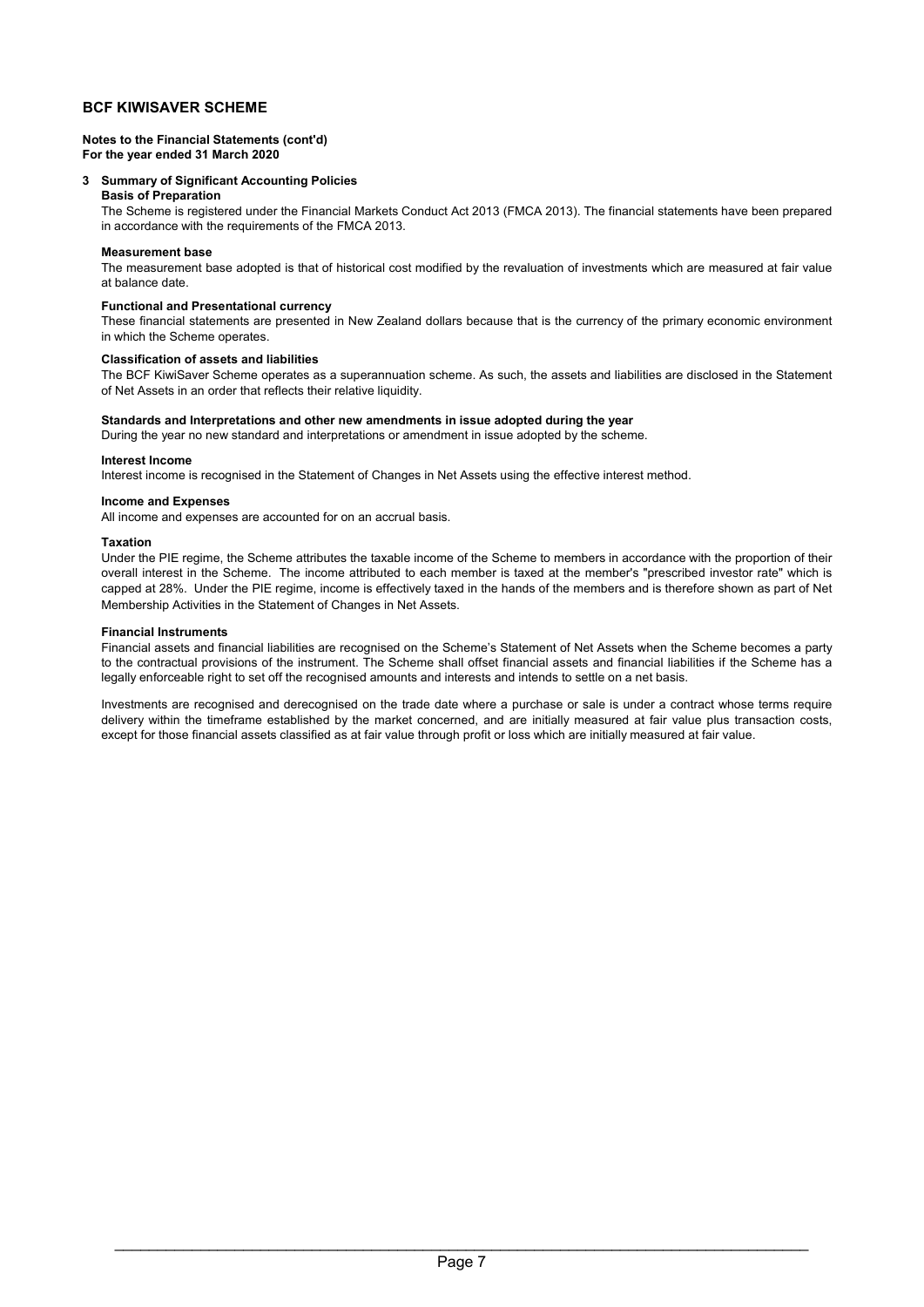Notes to the Financial Statements (cont'd) For the year ended 31 March 2020

#### 3 Summary of Significant Accounting Policies (Cont'd)

#### Financial Asset at amortised cost

Financial Assets at amortised cost are measured initially at fair value plus transaction costs and subsequently amortised using the effective interest method, less impairment losses if any. Such assets are reviewed at each balance date for Expected Credit Loss ("ECL") as per the new impairment model under applicable NZ IFRS 9. This is to determine whether there is objective evidence of impairment, for example when there has been a significant or prolonged decline in the fair value below cost. The impairment allowance on receivables is assessed based on historical delinquency rates and losses. Bad debts are written off when identified.

#### Financial Liabilities at amortised cost

Payables may include liabilities and accrued expenses owing by the Plan which are unpaid as at balance date. These amounts are unsecured and are usually paid within 30 days of recognition. These financial liabilities are stated at amortised cost.

#### Goods and Services Tax (GST)

The Scheme is not registered for GST and consequently all components of the financial statements are stated inclusive of GST where appropriate.

#### Transfers In and Transfers Out

Transfers in and transfers out are accounted for on an accruals basis.

## Contributions and Benefits

Contributions and benefits are accounted for on an accruals basis.

#### Benefits Payable

Benefits payable are not interest-bearing and are stated at their fair value.

## Statement of Cash Flows

- The following are definitions of the terms used in the Statement of Cash Flows:
- \* Cash and Cash Equivalents comprises cash balances held with banks in New Zealand and overseas.
- \* Investing activities comprise acquisition and disposal of investments. Investments include securities not falling within the definition of cash and cash equivalents.
- \* Operating activities include all transactions and other events that are not investing activities.

#### Promised Retirement Benefits

The liability for promised benefits is calculated as the difference between the carrying amounts of all assets and the carrying amounts of all the liabilities as at balance date.

#### Capital Risk Management

The Scheme's primary purpose is to ensure that its net assets are sufficient to meet all present and future obligations of the Scheme, as defined by the liability for promised benefits.

The Scheme achieves this through obtaining contributions from members and employers and investing these into financial assets.

#### Changes to significant accounting policies

During the year there were no changes to accounting poilicies.

#### Investments

Investments are recognised and derecognised on the trade date where a purchase or sale is under a contract whose terms require delivery within the timeframe established by the market concerned, and are initially measured at fair value.

Investments are in term deposit with bank primarily held solely for collecting cashflow in form of principal and interest on such principal. This qualifies them to be classified financial asset that is not designated at FVPL and measured at amortised cost.

During the year 2018 the Scheme's invested in Term Deposit & Loan Agreement with a view to earn a return in the form of interest. Term Deposits are recognised and derecognised on the trade date of the contract and interest earned are accounted on accrual basis. Loan Agreement is recognised and derecognised on the trade date of the contract and interest earned are accounted on accrual basis. Loan agreement is assessed yearly for Expected Credit Loss ("ECL") as per the new impairment model under applicable NZ IFRS 9.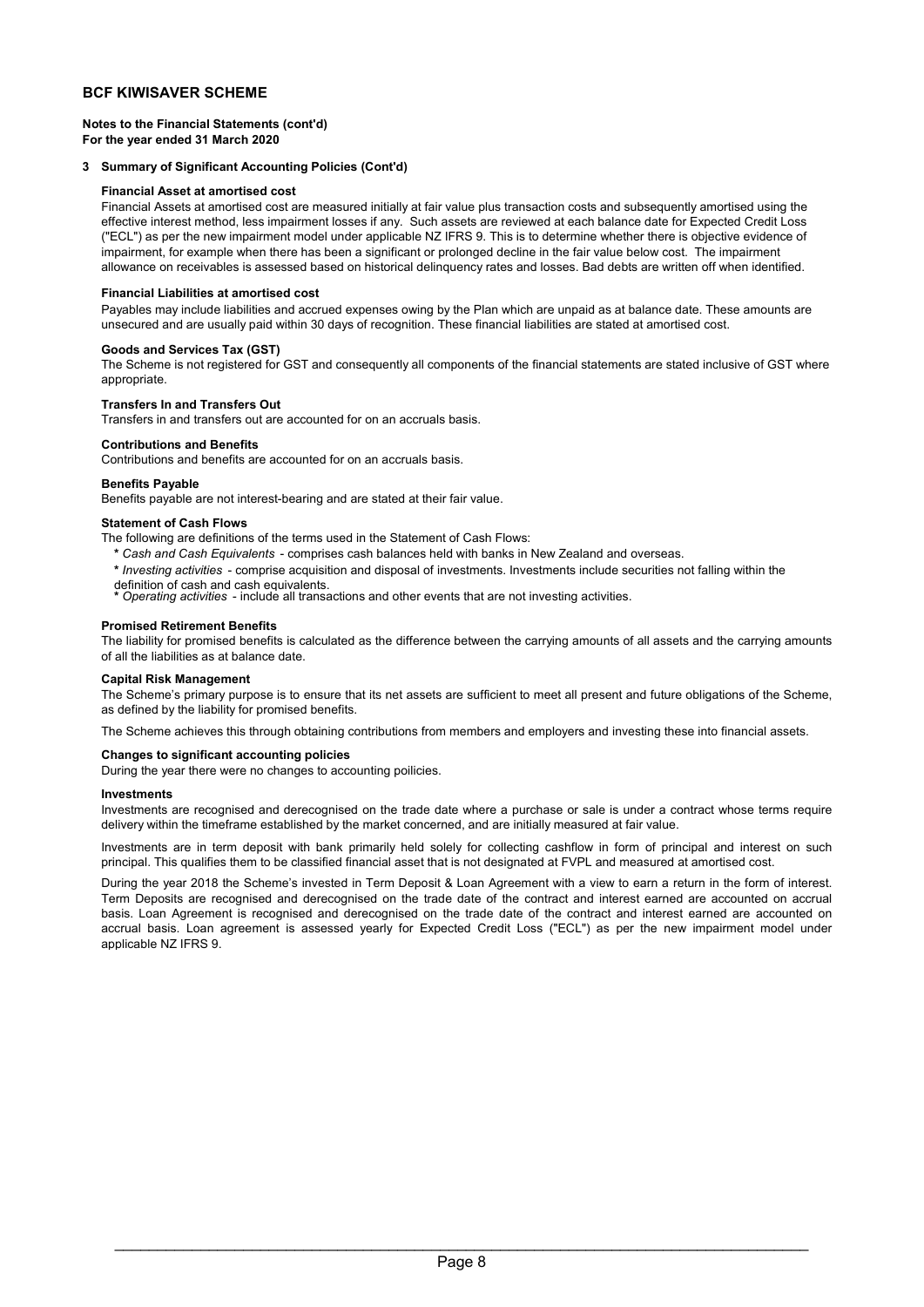#### Notes to the Financial Statements (Cont'd) For the year ended 31 March 2020

### 4. Changes in promised benefits as at 31 March 2020:

|                                | <b>Member</b><br><b>Account</b> | Reserve<br><b>Account</b> | <b>Total</b><br>2020 |
|--------------------------------|---------------------------------|---------------------------|----------------------|
| Balance 1 April 2019           | 8,673,246                       | ۰                         | 8.673.246            |
| Contributions                  | 1,702,008                       | ۰                         | 1.702.008            |
| <b>Benefits Paid</b>           | (756, 773)                      | -                         | (756, 773)           |
| Change in net assets after tax |                                 | 127.247                   | 127.247              |
| Interest Allocated             | 127.247                         | (127,247)                 |                      |
| Balance 31 March 2020          | 9.745.728                       |                           | 9.745.728            |
|                                |                                 |                           |                      |

### Changes in promised benefits as at 31 March 2019:

|                                | <b>Member</b>  | <b>Reserve</b> | Total      |
|--------------------------------|----------------|----------------|------------|
|                                | <b>Account</b> | <b>Account</b> | 2019       |
|                                |                |                |            |
| Balance 1 April 2018           | 7,381,261      | -              | 7,381,261  |
| Contributions                  | 1.699.589      | -              | 1.699.589  |
| <b>Benefits Paid</b>           | (548.101)      | -              | (548, 101) |
| Change in net assets after tax |                | 140.497        | 140.497    |
| <b>Interest Allocated</b>      | 140.497        | (140.497)      |            |
| Balance 31 March 2019          | 8.673.246      | -              | 8.673.246  |

## 5. Vested benefits

Vested benefits are benefits payable to members or beneficiaries under the conditions of the Trust Deed, on the basis of all members ceasing to be members of the Scheme at balance date.

|                 | 2020      | 2019      |
|-----------------|-----------|-----------|
|                 |           |           |
| Vested benefits | 9.745.728 | 8.673.246 |

## Guaranteed benefits

No guarantees have been made in respect of any part of the liability for promised benefits. (2019: Nil).

#### 6. Investments

|                          | 2020      | 2019      |
|--------------------------|-----------|-----------|
| a. Term Deposits         |           |           |
| ASB                      | 172.654   | 1,007,809 |
| <b>BNZ</b>               | 1,231,284 | 1,777,570 |
| TSB Bank                 | 2,563,980 | 1,973,235 |
| Westpac                  | 2,352,101 | 1,313,253 |
| Kiwibank                 | 2,857,123 | 2,163,684 |
| <b>Total Investments</b> | 9,177,142 | 8,235,551 |
|                          |           |           |

#### b. Canterbury Education Trust

| Start Date:            | 19 November 2018 |                                                                                                                                                                                                                                                                                                                                            |
|------------------------|------------------|--------------------------------------------------------------------------------------------------------------------------------------------------------------------------------------------------------------------------------------------------------------------------------------------------------------------------------------------|
| Maturity Date:         | 19 November 2023 |                                                                                                                                                                                                                                                                                                                                            |
| Interest Rate:         |                  | Rate of interest will be reviewed annually on each anniversary of loan advanced and adjusted to lowest advertised<br>rate of the ASB Bank for its one-year fixed rate on its first mortgages plus One (1) per cent. Interest rate effective<br>from 19 November 2019 is 4.89% per annum (5.19% p.a. for period prior to 19 November 2019). |
| Current year Interest: | \$8.909          | (including accrued interest at the year end)                                                                                                                                                                                                                                                                                               |
| Principal Outstanding: | \$500,000        |                                                                                                                                                                                                                                                                                                                                            |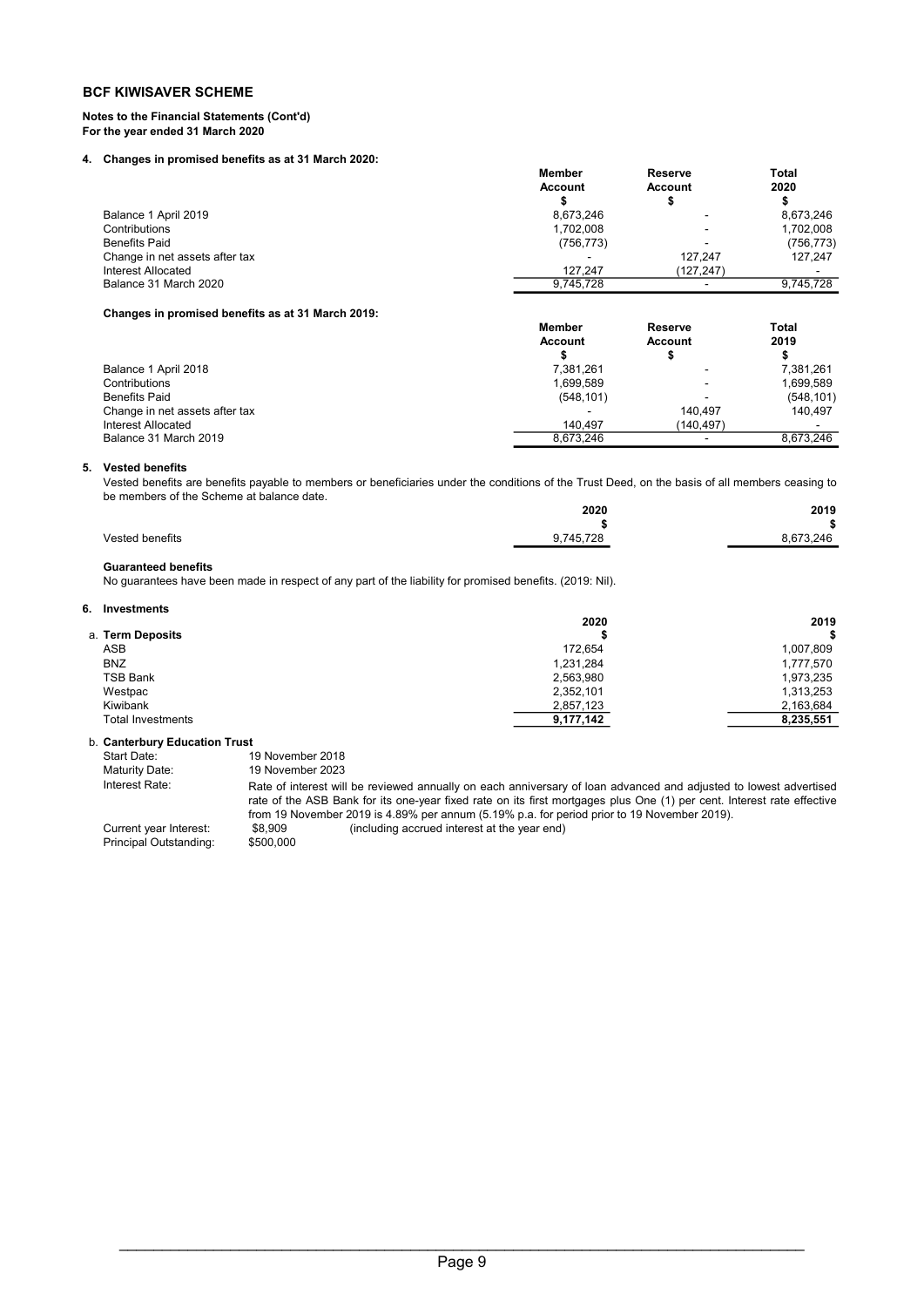#### Notes to the Financial Statements (Cont'd) For the year ended 31 March 2020

| 7. Income tax<br>Tax expense                                                                 | 2020                 | 2019       |
|----------------------------------------------------------------------------------------------|----------------------|------------|
| Current tax expense                                                                          | 49,799               | 54.632     |
| The total tax expense for the year can be reconciled to the Change in Net Assets as follows: |                      |            |
| Change in Net Assets before Tax and membership activities                                    | 177,046              | 195,129    |
| Non-deductible expenses - Late payment penalties - IRD                                       | 809                  |            |
| Taxable income                                                                               | 177,855              | 195,129    |
| Income Tax @ 28%                                                                             | 49,795               | 54,632     |
| RWT prior year adjustment                                                                    |                      |            |
| <b>Tax Expense</b>                                                                           | 49,799               | 54,632     |
| <b>Current Tax</b>                                                                           | S                    | \$         |
| <b>Opening Balance</b>                                                                       | 53,647               | 13,243     |
| Add Tax Assessed                                                                             | 49,799               | 54,632     |
| Refund                                                                                       |                      | 18,653     |
| Less Tax Paid during the year                                                                | (74, 676)            | (32, 882)  |
| Add: Late payment penalties                                                                  | 791                  |            |
| Add: Use of Money Interest                                                                   | 958                  |            |
| <b>Closing Balance</b>                                                                       | 30,520               | 53,647     |
| 8. Reconciliation of net cash flows from operating activities to net                         | 2020                 | 2019       |
| increase in net assets                                                                       | \$                   | \$         |
| Net increase In Net Assets During Year                                                       | 1,072,480            | 1,291,983  |
| Net Interest on Investments (non-cash)                                                       | (298, 902)           | (287, 952) |
|                                                                                              |                      |            |
| <b>Movements in Other Working Capital Items</b><br>Decrease in trade and other payables      |                      | (42, 243)  |
| Decrease in tax payable                                                                      | (3,384)<br>(23, 109) |            |
| (Increase)/Decrease in receivable                                                            | (6,012)              | 40,388     |
| <b>Net Cash Flows from Operating Activities</b>                                              | 741,073              | 1,002,176  |
|                                                                                              |                      |            |
| 9. Benefits Payable                                                                          |                      |            |
| Death Withdrawal payable                                                                     |                      |            |
|                                                                                              |                      |            |
| 10. Sundry Creditors                                                                         |                      |            |
| <b>Administration Fees</b>                                                                   | 2,784                | 2,500      |
| Deloitte Audit - Financial Statement                                                         | 11,385               | 11,270     |
| <b>MJW</b> - Custodial Service Assurance                                                     | 1,278                |            |
| <b>Register of Member Audit Fees</b>                                                         |                      | 2,050      |
| <b>Taxation Services - Crowe Horwath</b>                                                     | $\overline{a}$       | 2,875      |
| <b>Trustee Fees</b>                                                                          | 900                  | 1,035      |
| <b>Sundry Expenses</b>                                                                       | 73                   | 73         |
| Total                                                                                        | 16,420               | 19,803     |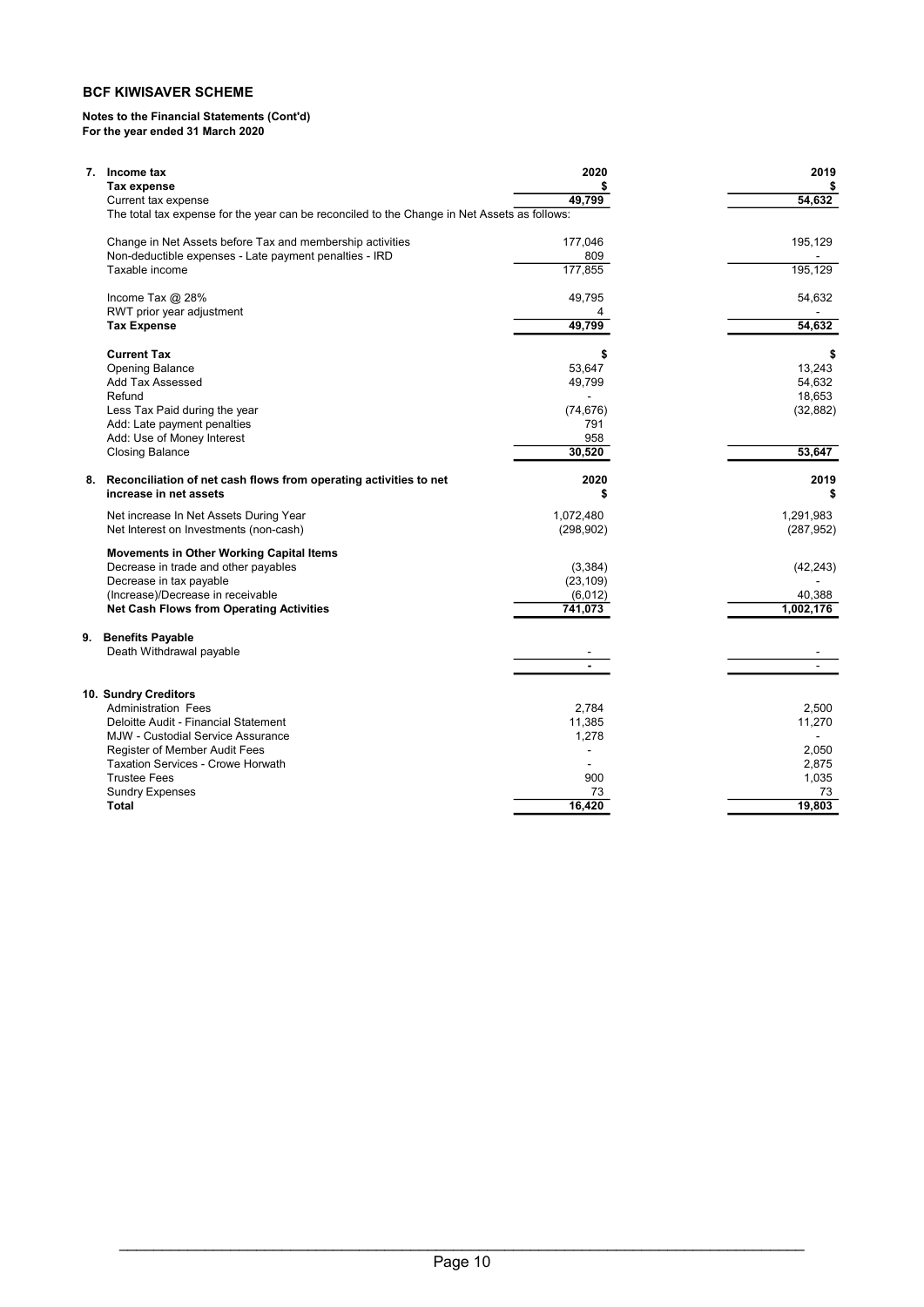#### Notes to the Financial Statements (Cont'd) For the year ended 31 March 2020

#### 11 Financial Risk Management

The Scheme is involved with a number of financial instruments in the course of its normal investing activities. Details of the significant accounting policies and methods adopted, including the criteria for recognition, the basis of measurement and the basis on which revenues and expenses are recognised, in respect of each class of financial asset and financial liability are disclosed in the accounting policies.

# Categories of financial instruments

As at 31 March 2020

|                                   | <b>Financial assets as at</b><br><b>Amortised Cost</b> | <b>Financial assets as at</b><br>fair value through profit or loss | <b>Financial Liabilities</b><br>at Amortised Cost | Total     |
|-----------------------------------|--------------------------------------------------------|--------------------------------------------------------------------|---------------------------------------------------|-----------|
| <b>Assets</b>                     |                                                        |                                                                    |                                                   |           |
| Cash And Cash Equivalents         | 106.619                                                |                                                                    |                                                   | 106,619   |
| Investments                       | 9.177.141                                              |                                                                    |                                                   | 9,177,141 |
| <b>Canterbury Education Trust</b> | 500.000                                                | -                                                                  |                                                   | 500.000   |
| Interest Receivables              | 8.909                                                  | -                                                                  |                                                   | 8.909     |
| <b>Total assets</b>               | 9.792.669                                              |                                                                    |                                                   | 9,792,669 |
| <b>Liabilities</b>                |                                                        |                                                                    |                                                   |           |
| <b>Sundry Creditors</b>           |                                                        |                                                                    | 16.420                                            | 16,420    |
| <b>Total liabilities</b>          |                                                        |                                                                    | 16.420                                            | 16.420    |

#### As at 31 March 2019

|                                   | <b>Financial assets as at</b><br><b>Amortised Cost</b> | Financial assets as at<br>fair value through profit or loss | <b>Financial Liabilities</b><br>at Amortised Cost | Total     |
|-----------------------------------|--------------------------------------------------------|-------------------------------------------------------------|---------------------------------------------------|-----------|
| <b>Assets</b>                     |                                                        |                                                             |                                                   |           |
| Cash And Cash Equivalents         | 8.233                                                  |                                                             |                                                   | 8.233     |
| Investments                       | 8,235,551                                              |                                                             |                                                   | 8,235,551 |
| <b>Canterbury Education Trust</b> | 500.000                                                |                                                             |                                                   | 500.000   |
| Interest Receivables              | 2.897                                                  |                                                             |                                                   | 2,897     |
| <b>Total assets</b>               | 8,743,784                                              |                                                             |                                                   | 8,746,681 |
| <b>Liabilities</b>                |                                                        |                                                             |                                                   |           |
| <b>Sundry Creditors</b>           |                                                        |                                                             | 19.803                                            | 19,803    |
| <b>Benefits Payable</b>           |                                                        |                                                             |                                                   |           |
| <b>Total liabilities</b>          |                                                        |                                                             | 19,803                                            | 19,803    |

#### Risk Management

Risk management activities are undertaken by the Scheme's investment managers to operate within the guidelines provided by the Trustees.

#### Credit risk management

Credit risk refers to the risk that a counterparty will default on its contractual obligations resulting in financial loss. The maximum exposure to credit risk for the Scheme is the carrying amount of its assets as disclosed in the Statement of Net Assets.

As at balance date, investments were held as cash on call with ANZ and term deposits with ASB, BNZ, Westpac, TSB and Kiwibank. The Scheme's investing activities expose it to credit risk. ANZ Bank New Zealand Limited, ASB Bank New Zealand Limited, BNZ, and Westpac New Zealand have credit ratings of AA- with both Standard & Poors and Fitch. TSB Bank Limited has a credit rating of A- credit rating with Fitch. Kiwibank has a credit rating of A with Standard & Poors.

In addition to above investments the Scheme advanced loan to Canterbury Education Trust ("CET"). CET, not being listed organisation with quoted price or active market, exposes the Scheme to higher credit risk. Although this risk is substantially mitigated by guarantee from the Trustees of the Scheme, the Loan agreement is assessed yearly for Expected Credit Loss ("ECL") as per the new impairment model under applicable NZ IFRS 9. The Trustee has considered the impact of COVID-19 in ECL probability and concluded this has no material impact.

#### Liquidity risk management

Liquidity risk is the risk that the Scheme will encounter difficulty in raising funds to meet its obligations to pay members. Due to the nature of a KiwiSaver scheme, it is unlikely that a significant number of members would exit at the same time. However, to control liquidity risk, the Scheme invests in deposits with registered New Zealand banks.

#### Interest rate risk management

Interest rate risk is the risk that the fair value or future cash flows of interest-bearing financial instruments will fluctuate because of changes in market interest rates. The maturity period for term deposits varies from 3 months to 24 months during the year

A 1% movement in interest rates would have an impact on the value of the Scheme's assets of +/- \$92,838. (2019: \$82,438).

#### Capital management

Net assets attributable to members are considered to be the Scheme's capital for the purposes of capital management. The Scheme does not have to comply with externally imposed capital requirements. The Scheme's objectives when managing capital are to safeguard its ability to continue as a going concern in order to provide returns to its members and to maximise the Scheme's members' value as well as ensuring its net assets attributable to members are sufficient to meet all present and future obligations.

In order to meet its objectives for capital management the Scheme's management review the Scheme's performance on a regular basis.